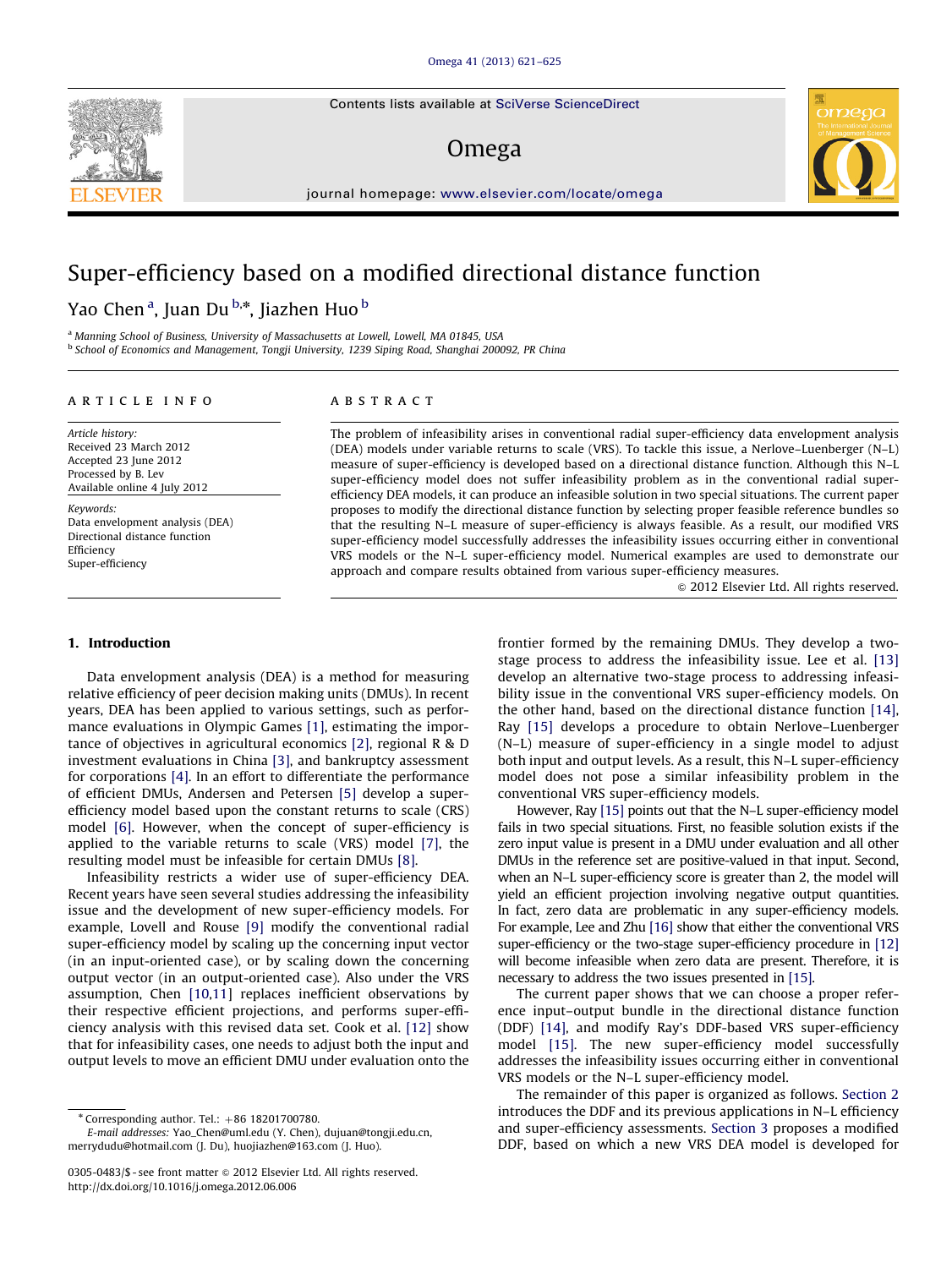$maxB<sub>k</sub>$ 

<span id="page-1-0"></span>super-efficiency measurement. This new super-efficiency model addresses the infeasibility issues occurring either in conventional VRS models or the N–L super-efficiency model. [Section 4](#page--1-0) illustrates the new approach by using the data set from [\[8\]](#page--1-0). [Section 5](#page--1-0) concludes with a summary of our contributions.

#### 2. Directional distance function and super-efficiency

Assume that there are  $n$  DMUs producing the same set of outputs at the cost of the same set of inputs. Unit  $j$  is represented by  $DMU_i(j = 1,...,n)$ , whose ith input and rth output are denoted by  $x_{ij}$ ( $i = 1,...,m$ ) and  $y_{rj}(r = 1,...,s)$ , respectively. Then under the standard assumptions of convexity and free disposability of inputs and outputs, the production possibility set (PPS) formed from the above set of  $n$  DMUs is represented by

$$
T = \left\{ (x_i, y_r) | x_i \ge \sum_{j=1}^n \lambda_j x_{ij}, i = 1, ..., m; y_r \le \sum_{j=1}^n \lambda_j y_{rj}, r = 1, ..., s; \sum_{j=1}^n \lambda_j = 1, \lambda_j \ge 0, j = 1, ..., n \right\}
$$
(1)

Consider an input–output bundle  $(x_{io},y_{ro})$  and a reference input–output bundle  $(g^x, g^y)$ . Then based on the PPS (1), the directional distance function (DDF) is defined as [\[14\]](#page--1-0)

$$
D(x_{io}, y_{ro}; g^x, g^y) = \max \beta : (x_{io} + \beta g^x, y_{ro} + \beta g^y) \in T
$$
 (2)

The reference bundle  $(g^x, g^y)$  can be chosen in an arbitrary way, which makes the DDF varies with reference to any specific DMU. Chambers et al. [\[14\]](#page--1-0) select  $(-x_{io},y_{ro})$  for  $(g^x,g^y)$ , and obtain the standard DDF as

$$
D(x_{io}, y_{ro}) = \max \beta : ((1 - \beta)x_{io}, (1 + \beta)y_{ro}) \in T
$$
 (3)

In DDF (3), each input is decreased and each output is increased simultaneously by the same proportion  $\beta$ .

The DDF-based VRS model for efficiency with respect to PPS (1) is [\[14\]](#page--1-0)

max  $\beta$ 

$$
s.t. \sum_{j=1}^{n} \lambda_j x_{ij} \le (1 - \beta) x_{io}, i = 1, ..., m
$$
  

$$
\sum_{j=1}^{n} \lambda_j y_{rj} \ge (1 + \beta) y_{ro}, r = 1, ..., s
$$
  

$$
\sum_{j=1}^{n} \lambda_j = 1, \lambda_j \ge 0, j = 1, ..., n
$$
 (4)

As pointed out in [\[15\]](#page--1-0), the optimal value of  $\beta$  is the Nerlove– Luenberger (N–L) measure of technical inefficiency for the evaluated DMU, whose efficiency can be calculated as  $(1 - \beta)$ . Efficiency scores can be used to rank those technically inefficient DMUs, but fail to differentiate efficient DMUs. Thus super-efficiency, which implies the possible capability of a DMU in reducing its outputs or increasing its inputs without becoming inefficient, is also applied into directional distance function. For  $\text{DMU}_k(x_{ik}, y_{rk})$ , the PPS for super-efficiency is modified as

$$
T_{k} = \left\{ (x_{i}, y_{r}) | x_{i} \ge \sum_{j=1}^{n} \lambda_{j} x_{ij}, i = 1, ..., m; y_{r} \le \sum_{j=1}^{n} \lambda_{j} y_{rj}, r = 1, ..., s; j \ne k \right\}
$$
  

$$
\sum_{\substack{j=1 \ j \ne k}}^{n} \lambda_{j} = 1, \lambda_{j} \ge 0, j = 1, ..., n, j \ne k \right\}
$$
(5)

Then the directional distance function for  $DMU_k$  concerning the new PPS (5) is

$$
D_k(x_{ik}, y_{rk}) = \max \beta_k : ((1 - \beta_k)x_{ik}, (1 + \beta_k)y_{rk}) \in T_k
$$
 (6)

The related VRS model for calculating the N–L super-efficiency of DMU<sub>k</sub> is developed as [\[15\]](#page--1-0)

s.t. 
$$
\sum_{j=1}^{n} \lambda_j x_{ij} \le (1 - \beta_k) x_{ik}, i = 1,..., m
$$
  

$$
\sum_{j=k}^{n} \lambda_j y_{rj} \ge (1 + \beta_k) y_{rk}, r = 1,..., s
$$
  

$$
\sum_{j=1}^{n} \lambda_j = 1, \lambda_j \ge 0, j = 1,..., n, j \ne k
$$
  

$$
\sum_{j=1}^{n} \lambda_j = 1, \lambda_j \ge 0, j = 1,..., n, j \ne k
$$
 (7)

A negative optimal value of  $\beta_k$  indicates the same proportion to be scaled down for the output bundle while to be scaled up for the input bundle in order to get an attainable input–output mix in PPS (5). Smaller  $\beta_k$  indicates that DMU is more N–L super-efficient.

In general, model (7) is always feasible. However, Ray [\[15\]](#page--1-0) points out two exceptions. One is that the unit under evaluation  $DMU_k$  has at least one input  $i_0$  at the zero level, and all other DMUs in the reference set are positive-valued in that input, i.e.,  $x_{i_0k} = 0$  while  $x_{i_0j} > 0, j = 1,...,n, j \neq k$ . In such a case, DDF-based super-efficiency model (7) becomes infeasible because its first set of constraints cannot be satisfied.

The other case is one where for some input  $i_0$ , there is  $2x_{i_0k} < \sum_{j=1}^n \lambda_j x_{i_0j}$  for all  $\lambda_j$ s combinations satisfying  $\sum_{j=1}^n \lambda_j = 1$  and j $\neq k$  $j\neq k$ 

 $\lambda_j \geq 0, j = 1,...,n, j \neq k$ . Thus  $\beta_k$  is restricted to a value lower than -1. This will result in a reference point with negative output values.

#### 3. Modified DDF-based super-efficiency

In this section, we tackle the above two infeasibility problems in N–L super-efficiency model (7). Note that these infeasibility issues are caused by the choice of  $(g^x, g^y)$ , which results in the same changing proportion  $\beta$  taken by each input (decreased) and output (increased) simultaneously. We can choose a different  $(g^x, g^y)$  so that the above infeasibility cases will not occur. In other words, we can consider a reference input–output bundle different from the conventional selection in [\[14\]](#page--1-0), by using  $(-ax_{io}-1, by_{ro}+1)$  for  $(g^x, g^y)$ , and obtain a new directional distance function as

$$
D(x_{io}, y_{ro}) = \max \beta : ((1 - \beta a)x_{io} - \beta, (1 + \beta b)y_{ro} + \beta) \in T
$$
 (8)

Here both  $a$  and  $b$  are pre-determined positive parameters. We will develop a procedure to decide for such parameters to address the two infeasibility issues.

For  $DMU_k$ , the super-efficiency model based upon (8) can be written as

$$
\max \beta_k
$$
  
s.t. 
$$
\sum_{\substack{j=1 \ j \neq k}}^n \lambda_j x_{ij} \le (1 - \beta_k a) x_{ik} - \beta_k, i = 1, ..., m
$$
  
(9.1)

$$
\sum_{\substack{j=1 \ j \neq k}}^{n} \lambda_j y_{rj} \ge (1 + \beta_k b) y_{rk} + \beta_k r = 1, ..., s
$$
 (9.2)